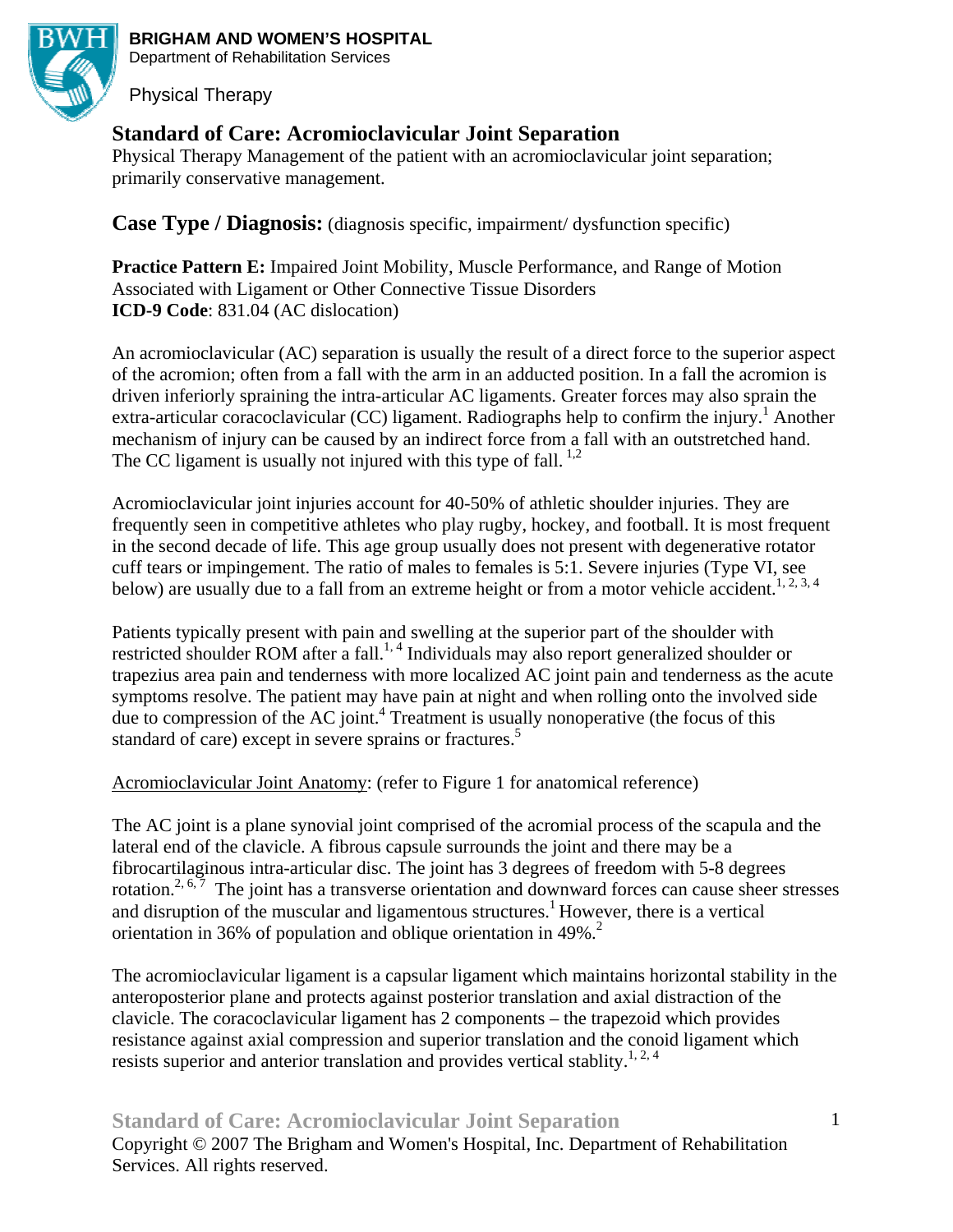The ligaments and the dynamic muscle control of the deltoid and trapezius muscles provide the stability of the joint. The fibers of the AC ligament blend with the fibers of deltoid and the trapezius and help to reinforce the AC joint and add stability.<sup>8</sup> These muscles provide dynamic stability if ligaments are damaged. $1$ 

The resting position of the AC joint is with the arm by the side in standing. The closed packed position is at 90 degrees abduction. The capsular pattern is at the extremes of ROM especially horizontal adduction and full elevation.<sup>7</sup>

Thirty to forty degrees of clavicular elevation and 45-60 degrees of scapula rotation are required for successful elevation of the arm. The scapula provides the stable base for shoulder movement. Problems with movement and alignment of the clavicle or scapula can lead to impingement and/or instability.<sup>6</sup>

The innervation of the AC joint comes from the branches of suprascapular and lateral pectoral nerve.<sup>7</sup>

Classification of AC Joint Separation - Rockwood Classification, 1990<sup>4, 6</sup>

- Type I
	- o Mild sprain of the AC ligament
	- o No disruption of AC or coracoclavicular ligaments
- Type II
	- o Disruption of the AC joint
	- o AC joint wider because of disruption (<4mm or 40% difference)
	- o Sprained but *intact* coracoclavicular ligaments with coracoclavicular space essentially the same as the normal shoulder on radiographs
	- o Downward force (weight) may disrupt AC ligament, but *not* the coracoacromial ligament
- Type III
	- o Coracoclavicular and AC ligaments disrupted leading to separation of the joint
	- o Shoulder complex displaced inferiorly
	- o Coracoclavicular interspace 25-100% greater than in normal shoulder, or 4 mm distance (especially with weights applied)
- Type IV
	- o Clavicle is displaced posteriorly through fibers of trapezius
	- o AC ligament and coracoclavicular ligaments disrupted
	- o Deltoid and trapezius muscles detached from distal clavicle
- Type V
	- o Vertical separation of clavicle is greatly separated from scapula over a type III injury (100 to 300% more than normal shoulder)
	- o Significant prominence of clavicle
- Type VI
	- o Clavicle is dislocated inferiorly under the coracoid process

Type I and II injuries are usually treated conservatively. There are differing opinions regarding management of Type III injuries with a shift toward more conservative management. Surgery should be considered for younger more active patients, in individuals who do heavy repetitive

**Standard of Care: Acromioclavicular Joint Separation**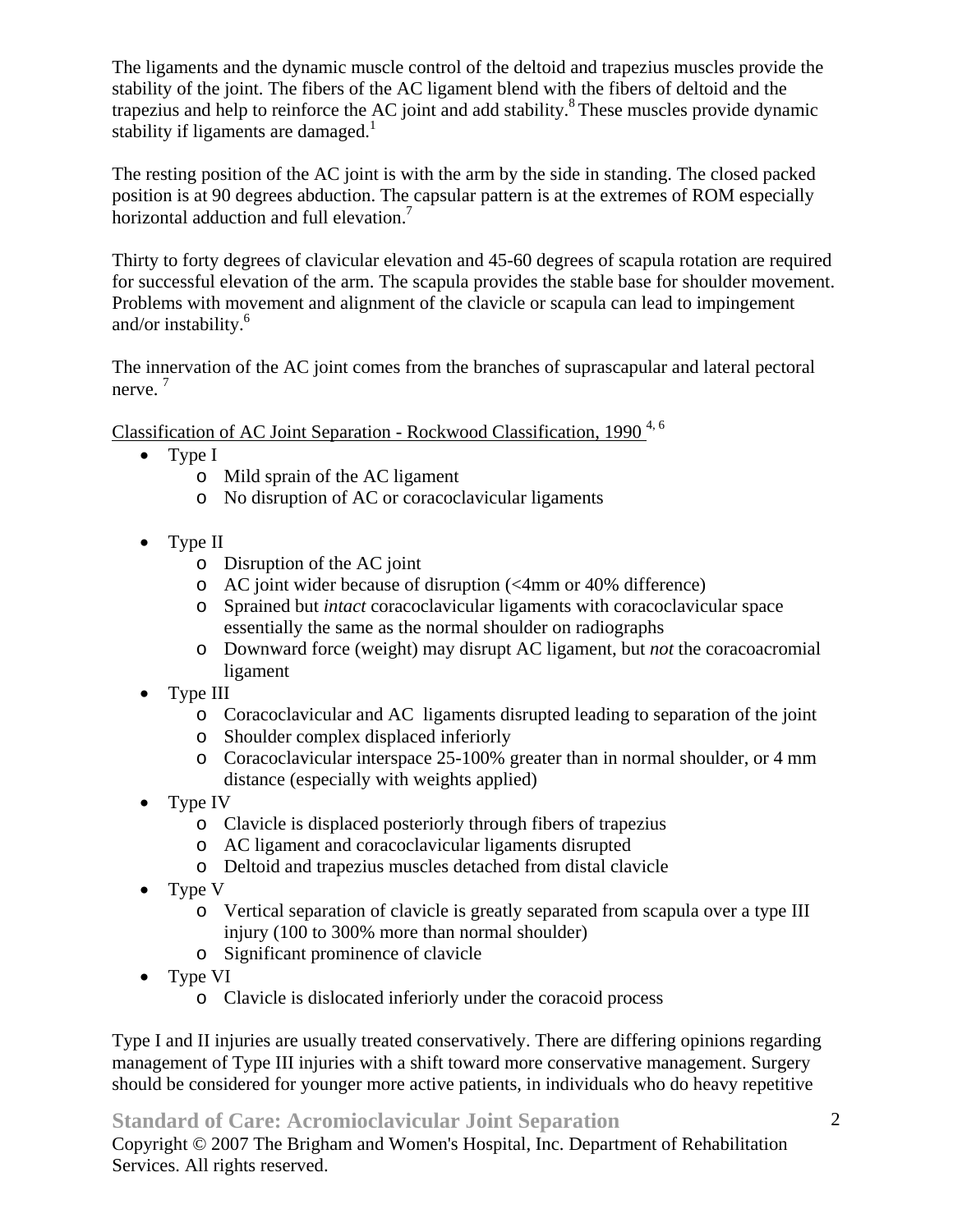lifting<sup>1</sup>, in thin individuals with prominent distal clavicles or those who work with their arms above 90 degrees.  $1, 2, 6$  Nonsurgical treatment of Type III AC separations was found to be superior to surgical treatment in the first year after surgery.  $9A$  prospective study of the natural history of untreated Grade III AC separations done in 2001 showed a majority (80%) of patients did well without formal treatment. The authors state that a small percent of patients may require surgery especially in those who do heavy lifting or repetitive manual labor. The study did not include athletes involved in overhead activities and did not include conclusions regarding return to sports or information about surgical outcomes.  $^{10}$  Those individuals with type IV, V, and VI injuries should have a surgical consult and often require early surgical intervention with open reduction and internal fixation.<sup>1</sup>

# **Indications for Treatment:**

The indications for treatment can include:

- Shoulder pain
- Shoulder swelling
- Decreased active and/or passive ROM of upper extremity
- Decreased scapulothoracic rhythm
- Muscle imbalances
- Impaired muscle strength
- Impaired function

Patients can be referred with an acute, sub-acute or chronic injury. Treatment will depend on injury type, duration and intensity of symptoms. The focus of rehabilitation after shoulder injury is on pain control and regaining coordinated movement throughout the shoulder complex, then on muscle strengthening and muscle re-education and return to functional, sports and work activities.

# **Contraindications / Precautions for Treatment:**

- Acute infection
- Acute Fracture clavicle , coracoid process, acromial process
- Tumor
- Avoid increased pain or swelling

# **Evaluation:**

## **Medical History**:

- Review medical history questionnaire (on an ambulatory evaluation), patient's medical record and medical history reported in the Hospital's Computerized Medical Record.
- Review any diagnostic imaging, tests, work up and operative report listed under LMR
- Any previous trauma to upper extremity, any repetitive or overuse injuries involving upper extremities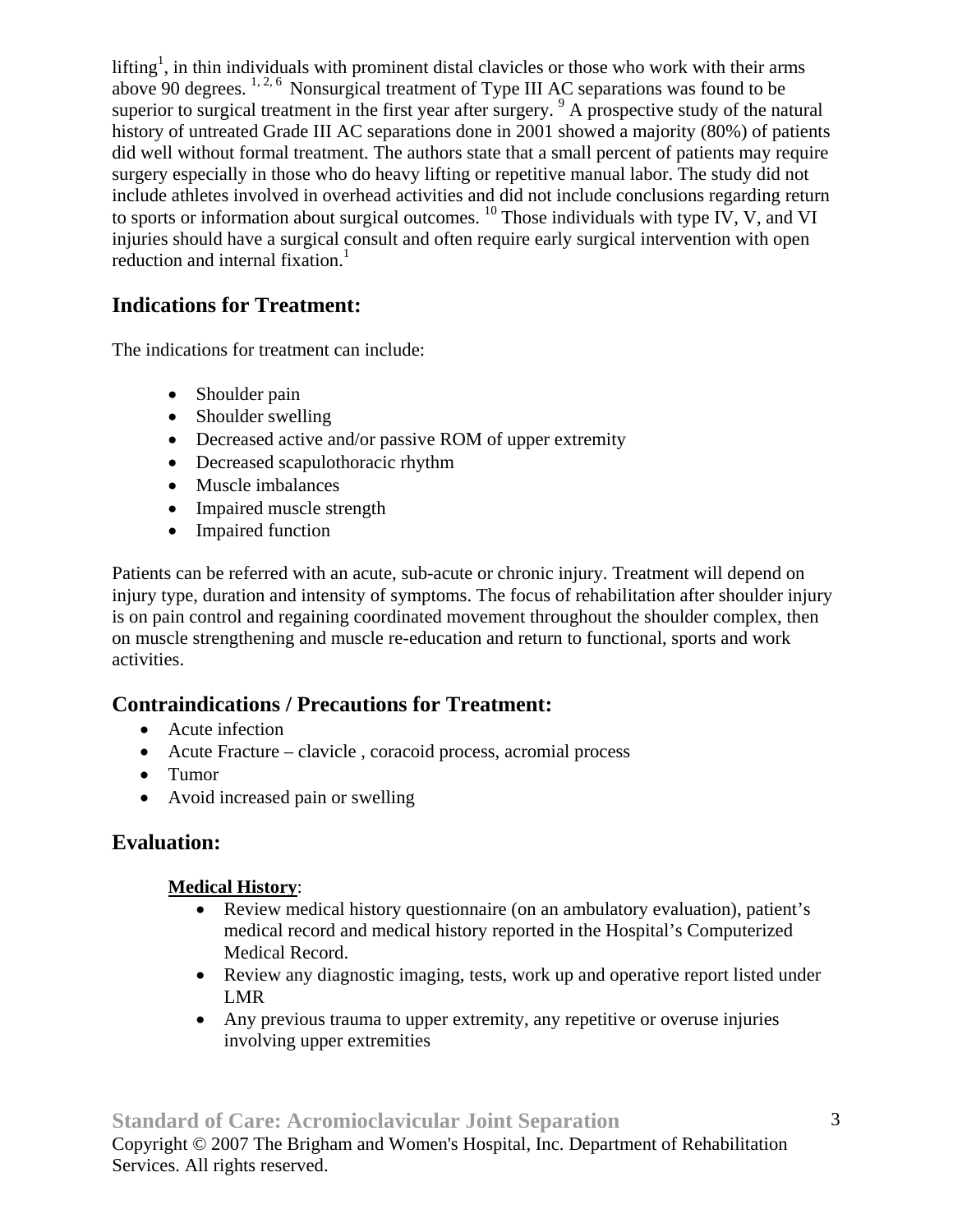## **History of Present Illness**:

Interview patient at time of examination:

- Include onset (acute, subacute, or chronic), duration of symptoms and mechanism of injury.
- Inquire and document if there was a deformity at the time of injury and whether the patient was able to immediately use the upper extremity or continue the activity after the injury.
- Location of pain and pain level
- Activities and positions which increase or decrease pain
- Functional limitations
- Inquire if any other previous shoulder problems or symptoms

## **Social History**:

- Review patient's home, work, recreational and social situation.
- Recreational activities type, frequency, duration
- Type of work activities especially inquire if patient does heavy labor and/or lifting especially overhead lifting

## **Medications:**

• NSAID's and/or analgesics (OTC, prescription)

## **Examination** (Physical / Cognitive / applicable tests and measures / other)

This section is intended to capture the most commonly used assessment tools for this case type/diagnosis. It is not intended to be either inclusive or exclusive of assessment tools.

## **Visual Inspection/Observation:**

- o Symmetry
- o Check if deformity of AC joint
- o Swelling
- o Bruising
- o Atrophy or hypertrophy of shoulder girdle musculature
- o Willingness to use UE
- o Protective positioning of UE
- o Use of support/sling

A prominent clavicle (Grade II or III) with loss of normal contour of the shoulder due to sagging of the acromion indicates ligamentous disruption of the AC joint. $1, 6$ 

## **Pain:**

- o As described using VAS. Note location, description and activities that increase or decrease symptoms.
- o Pain is often located at the AC joint

## **Posture/alignment:**

Focus is on the shoulder girdle

**Standard of Care: Acromioclavicular Joint Separation**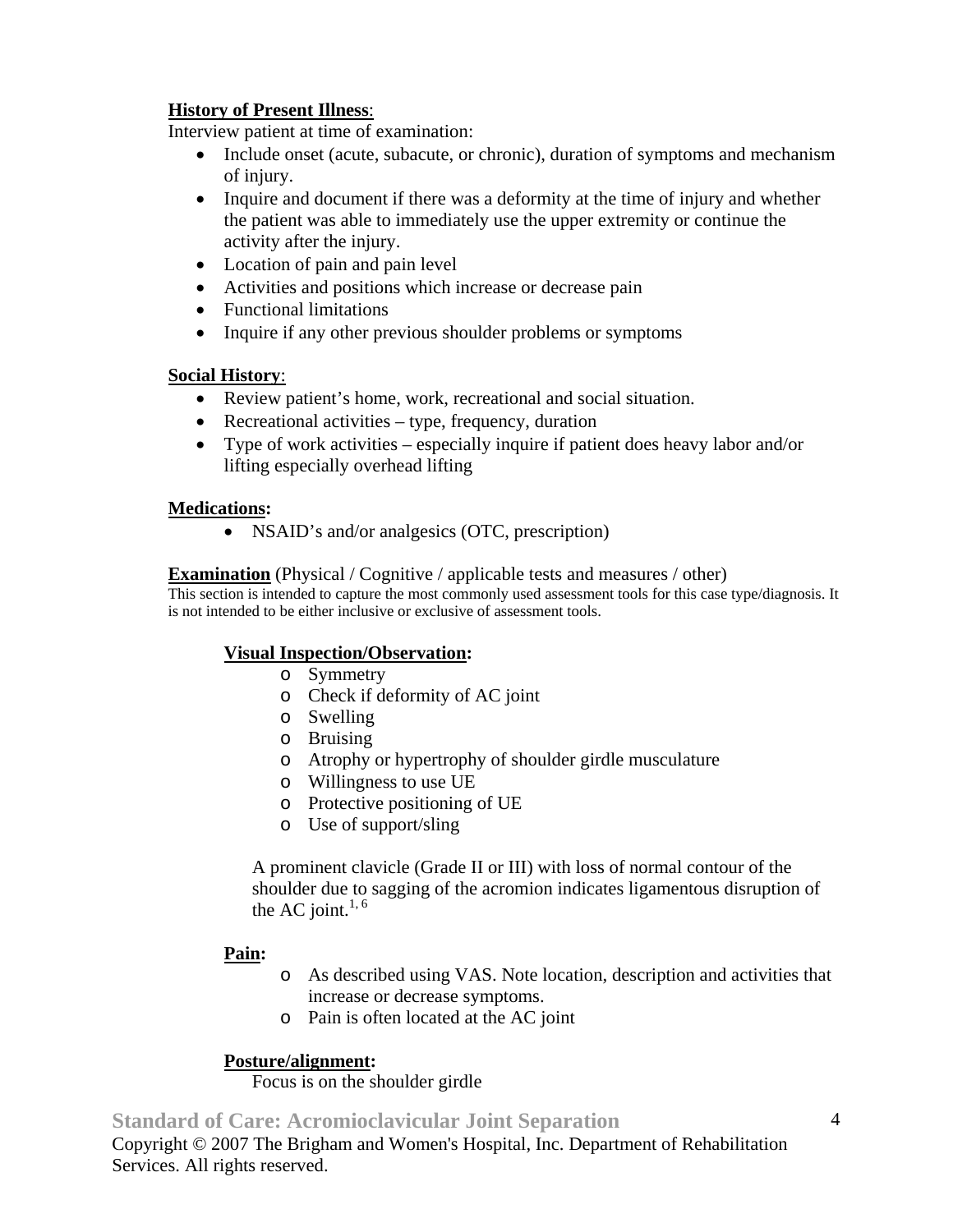- o Note level of shoulders and scapulae compare heights of clavicles and scapular spines
- o Positioning of UE

# **Palpation:** 6, 7

Palpate the entire shoulder girdle focusing on the AC joint and including the sternoclavicular joint and clavicle.

- o Check for normal positioning of AC joint.
- o Note if tenderness at AC and CC ligaments.
- o Note muscle tenderness and spasm particularly the anterior, posterior and middle deltoid, trapezius and subclavius muscles.
- o Check for tenderness and prominence at AC joint.<sup>6</sup>

## **ROM:**

- o Take goniometric measurements of active and passive shoulder ROM of shoulder, elbow and wrist; compare to uninvolved side.
- o Note scapular ROM and functional ROM.
- o Expect pain at extremes of AROM especially horizontal adduction and full elevation and pain on passive horizontal adduction and elevation.
- $\circ$  Patient may have a muscle spasm end feel.<sup>7</sup>

## **Strength:**

- o MMT shoulder, scapular, elbow, hand and wrist muscles.
- o If patient is unable to tolerate MMT due to pain, resistive isometrics can be used to test shoulder extension, flexion, abduction, adduction, ER and IR, elbow flexion and extension and wrist strength.

## **Accessory Joint Motion of AC Joint:** 7

- o Cephalad/caudad
- o Anterior/posterior
- o Compare to other side
- o Can be quite painful
- o Determine if hypermobility

## **Neuro Testing:**

Perform an upper quarter screen to assess dermatomes and myotomes and determine if further assessment of cervical and/or thoracic spine is indicated.

## **Functional Strength:**

Will likely have pain on extremes of movement<sup>7</sup>

## **Functional Scale:**

Shoulder Pain and Disability Test - (SPADI)

**Standard of Care: Acromioclavicular Joint Separation**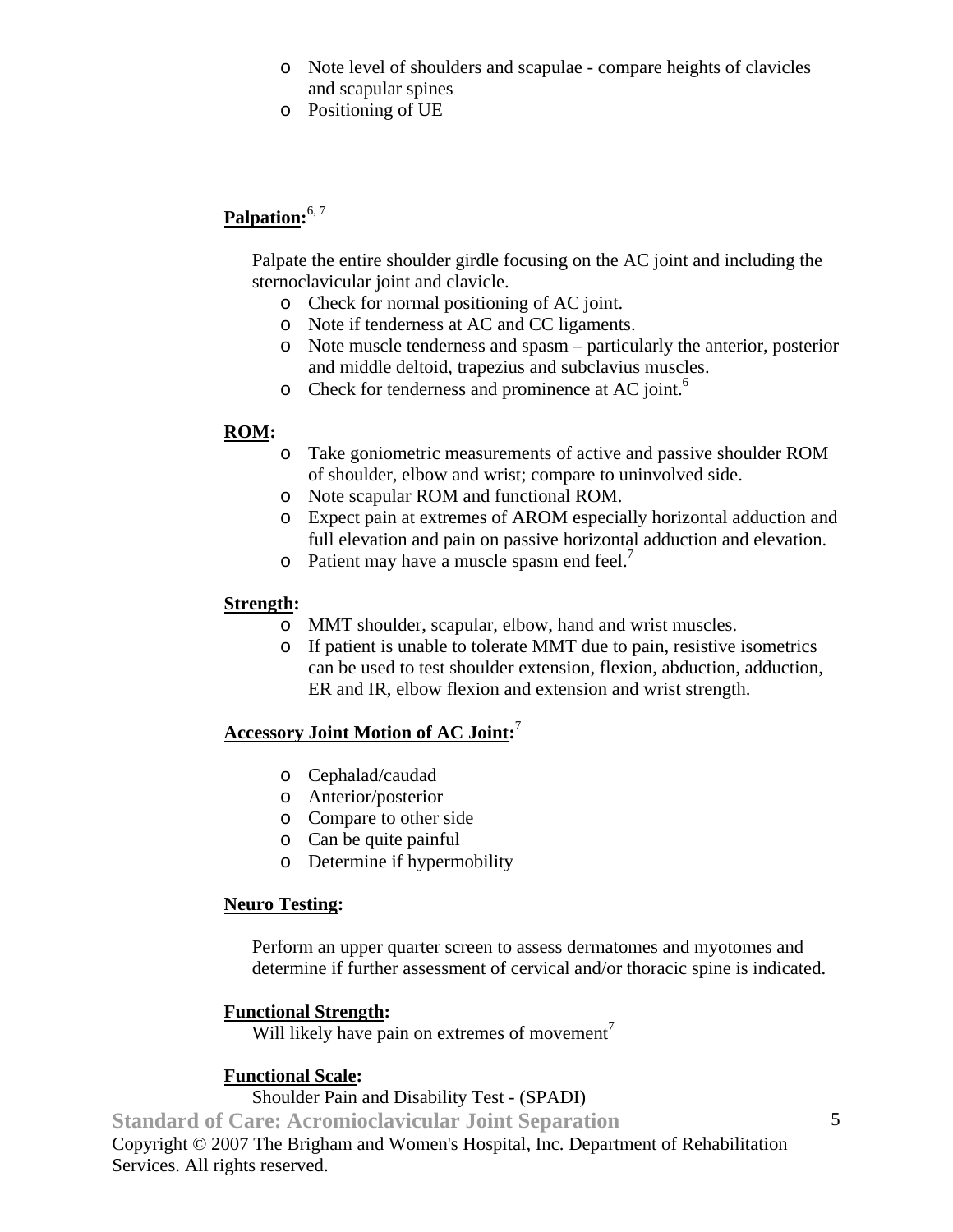## **Special Tests:**

- Acromioclavicular shear test: positive if abnormal movement of AC joint or pain at joint<sup>7</sup>
- Passive cross-chest adduction $<sup>6</sup>$ </sup>
- O'Brien test $^{6,7}$

"The integrity of the conoid portion of the the coracoacromial ligament may be tested by placing the patient in side lying on the unaffected side. The examiner stabilizes the clavicle while pulling the inferior angle of the scapula away from the chest wall. The trapezoid portion of the ligament may be tested from the same position. The examiner stabilizes the clavicle and pulls the medial border of the scapula away from the chest wall. Pain in either case in the area of the ligament constitutes a positive test."

## **Differential Diagnosis** 1,2,4,8

- Fracture medial or distal clavicle, acromial process or coracoid process
- Rotator cuff tear

Pain more medial to AC joint may indicate clavicle fracture. If the pain is more lateral an acromial fracture or rotator cuff tear may be indicated. Coracoid process fractures are uncommon.

If no history of trauma or 2 months post-injury consider other diagnosis:

- Osteoarthritis may develop as part of natural aging, from previous history of fractures or dislocations, with repetitive UE activity, deterioration of articular disk and from bony changes on both sides of the joint.<sup>2, 6</sup>
- Osteolysis of distal clavicle occurs in various diseases, ie RA, hyperparathyroidism, infection, multiple myeloma, scleroderma and those who do extensive weight-lifting.<sup>2, 6</sup> It can be accompanied by osteolysis of the acromion. The symptoms can mimic osteoarthritis. Bone scan can confirm diagnosis. (Evidence on x-ray may take weeks; MRI may be indicated in some cases.)<sup>4</sup>
- Superior entrapment of the clavicle The clavicle can be entrapped on top of acromion and is suspected if the examiner is unable to move clavicle to a reduced position. Local anesthesia, manipulation by a physician and a splint/harness are used to reduce and maintain clavicle position. Excision may be necessary in chronic cases. Leonard indicated a 6% incidence in their facility.<sup>11</sup>
- Other chronic shoulder conditions should be considered if continuing pain. They are uncommon in young (second decade of life) athletes but older individuals may have rotator cuff involvement or impingement. MRI may be indicated to determine possible rotator cuff tear.<sup>4</sup>
- Neck pain

## **Assessment:**

Establish Diagnosis and Need for Skilled Services

## **Problem List** (Identify Impairment(s) and/ or dysfunction(s))

**Standard of Care: Acromioclavicular Joint Separation**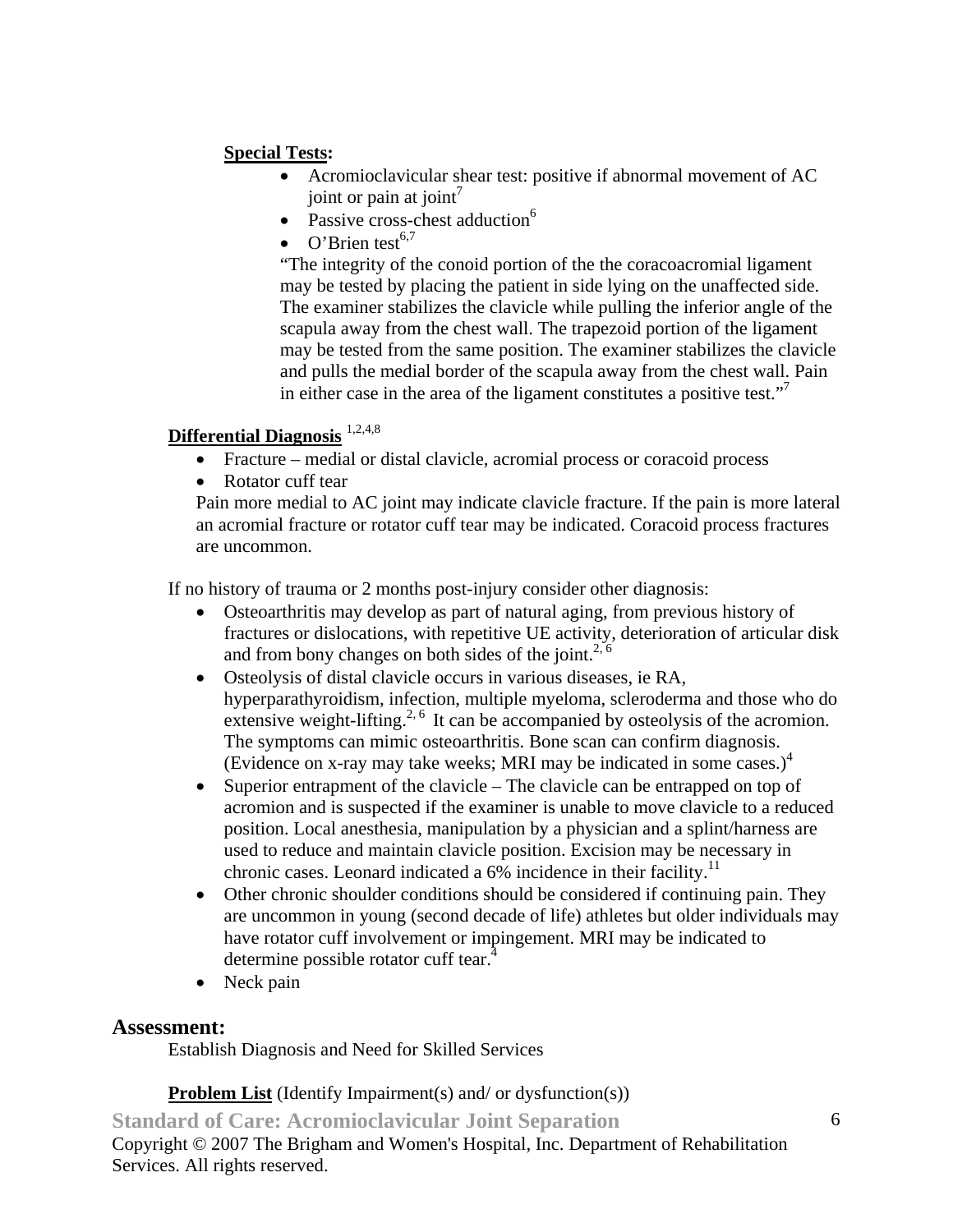- Pain
- Swelling
- Impaired ROM
- Impaired strength
- Impaired joint play
- Impaired posture
- Impaired function
- Impaired knowledge: diagnosis, condition, self-management, home program, potential for deformity, avoiding pain and re-injury

# **Prognosis**: 1, 2, 8, 10, 12, 13

Prognosis is dependent on type of injury. Course of recovery is often prolonged if surgery was required.

- Type I and II injuries usually have good to excellent results with return to full function in 1-3 weeks. Some individuals may have persistent pain or dysfunction. A small percent may need eventual surgery for degenerative disease of AC joint.
- Type III injuries usually return to full function in 6-12 weeks. Most patients treated conservatively have excellent functional outcome. Younger patients and heavy laborers may need surgery to prevent muscle fatigue and discomfort and difficulty lifting due to the displacement. Type III injuries may develop impingement symptoms, muscle discomfort and neurovascular symptoms. Late surgery may be required. Surgical outcomes can be acceptable in more than 90% if treated appropriately.
- Type IV, V, and VI generally require surgery and return to play depends on healing and restoration of near normal strength and ROM.
- Scapular instability may be a result of disruption the scapula's articulation with the AC joint and not due to muscular weakness. $^{13}$

## **Goals**

- Pain Relief/Reduction
- Protect injured ligaments against re-injury
- Increased ROM
- Increased strength
- Improved joint play
- Maximize posture
- Maximize Functional Independence
- Independent home exercise program, self-management of symptoms, independence with prevention of re-injury
- Maximize ability to return to previous vocational, avocational and recreational activities

# **Age Specific Considerations:**

• Osteoarthritis and other degenerative changes can occur later in life.<sup>2</sup>

# **Treatment Planning / Interventions**

**Standard of Care: Acromioclavicular Joint Separation**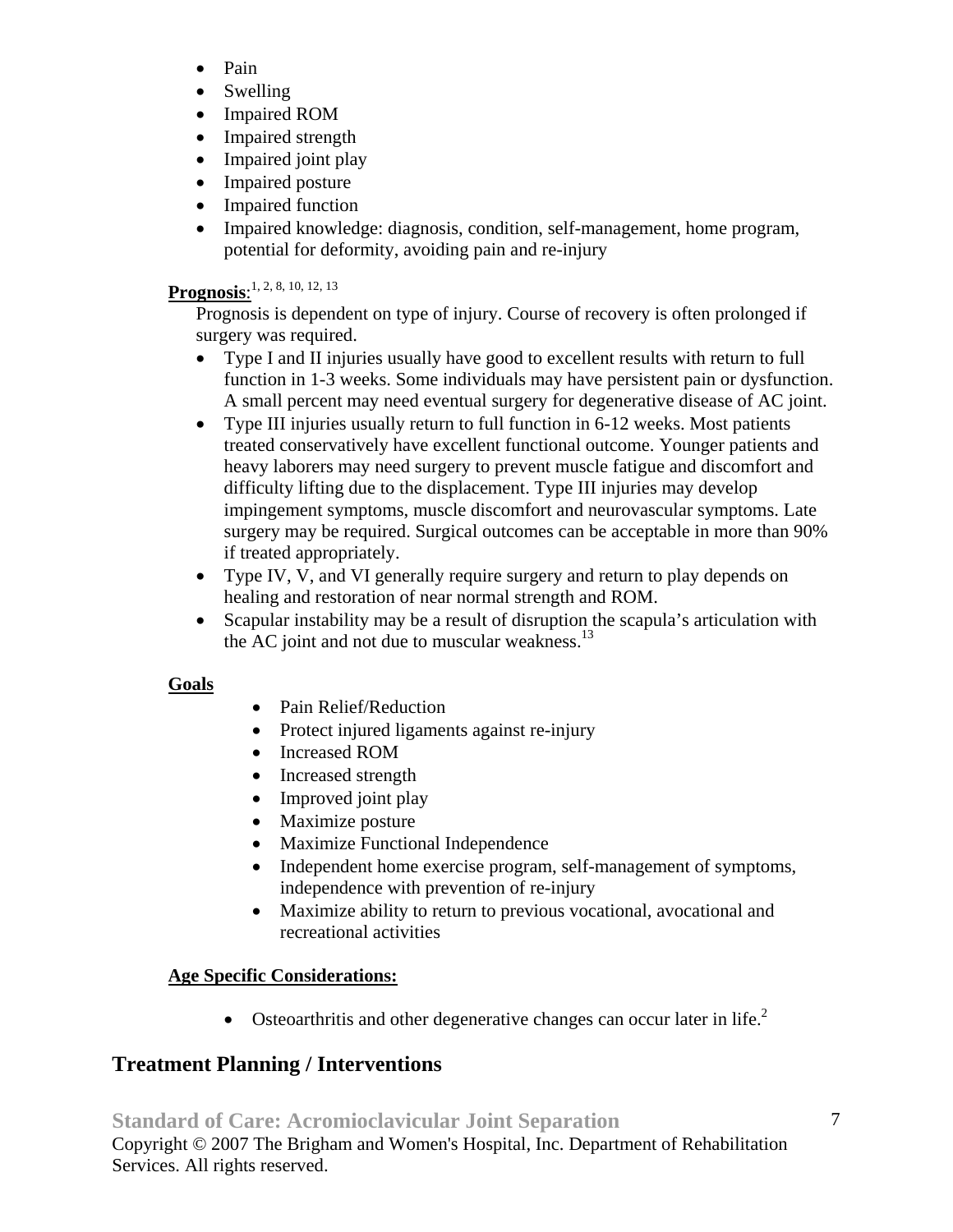| <b>Established Pathway</b>  | Yes, see attached. | <b>X</b> No |
|-----------------------------|--------------------|-------------|
| <b>Established Protocol</b> | Yes, see attached. | <b>X</b> No |

#### **Interventions most commonly used for this case type/diagnosis.**

This section is intended to capture the most commonly used interventions for this case type/diagnosis. It is not intended to be either inclusive or exclusive of appropriate interventions.

Treatment in this standard of care is targeted to the conservative management. Close communication with the surgeon is needed for post-operative rehabilitation.

## **Acute Stage:**6, 8

Type I Injury

Days 1-7

- o Ice
- o NSAID's
- o Shoulder sling for 5-7 days– rest as needed
- o AROM fingers, wrist and elbow
- o Begin Pendulum Exercises day 2 or 3
- o Shoulder isometrics trapezius and deltoid muscles
- Days 7-10
	- o Expect symptoms to subside
	- o Discontinue sling
	- $\circ$  AROM and strengthening as symptoms allow<sup>2</sup>

## Type II Injury

Day 1

- o Ice for 24-48 hours
- o NSAID's
- o Sling for comfort 1-2 weeks
- Day 7
	- o Gentle ROM of shoulder
	- o Allow use of arm for ADL
	- o Discontinue sling at 7-14 days

Type III Injury – Non-operative

- o Ice for 24 hours
- o Sling discontinue as symptoms subside (1-4 weeks)
- o Leukotape may increase comfort and facilitate weaning from sling and allow progression of ROM and strengthening exercises.<sup>15</sup>
- o Begin ADL with arm at 3-4 days
- o Slowly progress functional ROM, gentle PROM at 7 days

Type IV, V and VI injuries are diagnosed by radiographs and will need surgical consult. Return to athletics and play depends on healing and restoration of near normal strength and ROM. $<sup>2</sup>$ </sup>

## **Standard of Care: Acromioclavicular Joint Separation**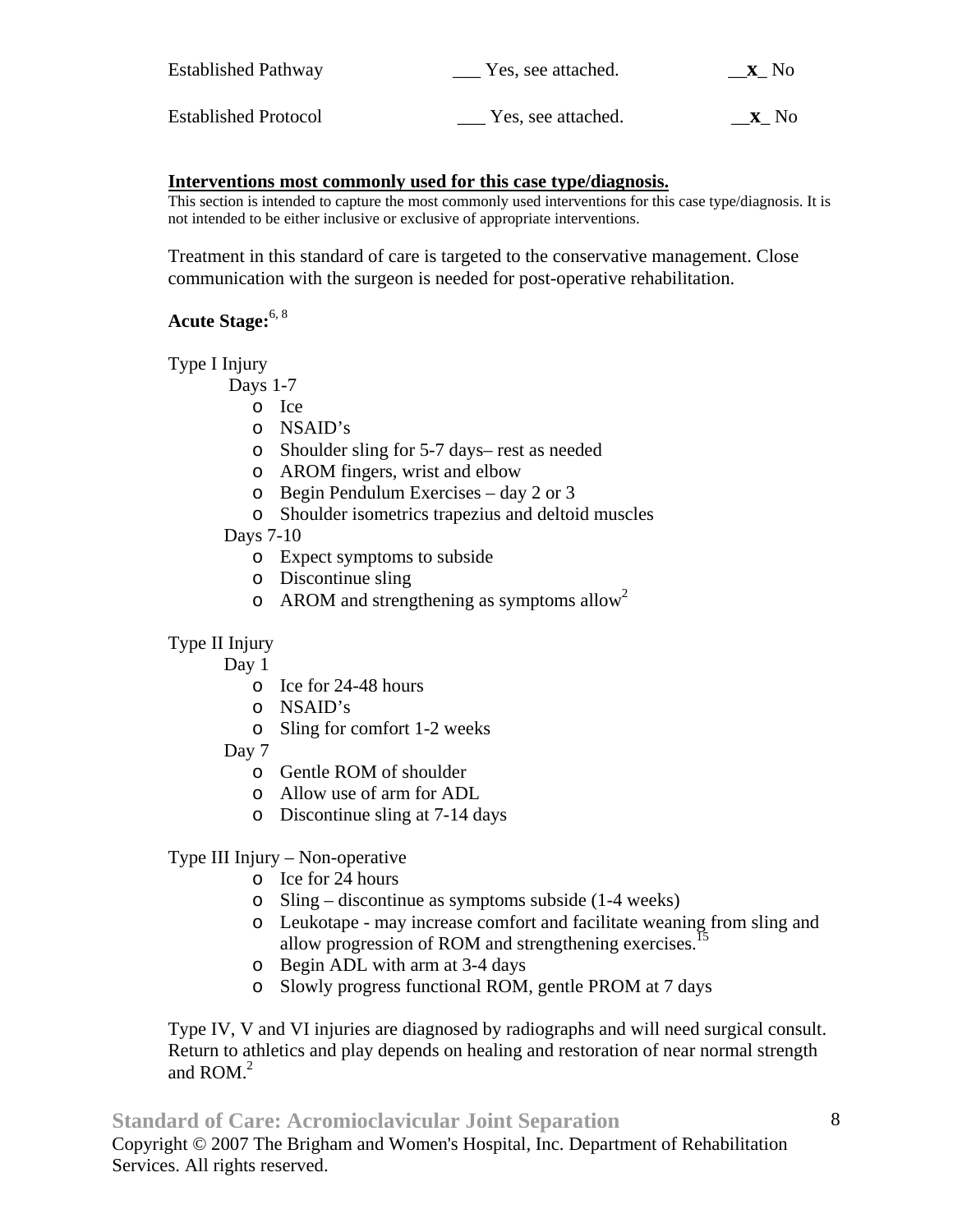## **After Acute Stage:**

Type I and Type II injuries can progress to ROM and strength training as symptoms permit. Type I can return to sport when nearly normal ROM and strength. No heavy lifting, stresses, or contact sports until full painless ROM, and no point tenderness over AC joint (usually by 2-3 weeks)<sup>2, 6</sup> Type II injuries should avoid heavy lifting, pushing, pulling or contact sports for at least 6 weeks.<sup>6</sup>

Type III injuries typically have full ROM at 2-3 weeks with gentle ROM exercises and return to activity in 6-12 weeks with protection of AC joint.

- o Continue patient education
- o PROM, AAROM, AROM progression
- o Posture training
- o Strengthening of trapezius, deltoid, rotator cuff and scapular musculature – may include isometrics, exercise bands, active progressing to resistive forward flexion, scaption, side-lying external rotation, seated press-ups, push-ups  $plus^5$
- $\circ$  Weightbearing scapular stabilization using physioball<sup>13</sup>
- o Joint mobilization if glenohumeral joint limitations; contraindicated at AC joint if hypermobility.
- o Protection of the AC joint with padding if patient will return to collision sports, using a "doughnut" from foam or felt. A pad can be used beneath the shoulder padding used in the patient's sport.<sup>5</sup> Literature did not specify commercial pads or slings.
- o Modalities as needed– ice, electrical stimulation *(refer to each individual practice standard for procedural guidelines.)*

## **Frequency & Duration**:

- 1-2 times per week for 2-4 weeks if Type I or II
- 1-2 times per week for 4-12 weeks if Type III, non-operative

## **Patient / family education**

- Role of PT, PT findings, plan of care
- Pain and swelling management avoid exercises and activities which provoke the pain or cause swelling
- Re-injury prevention
	- o "Weight lifters should avoid locking the elbows during the bench press, use a narrower grip on the bar, and avoid bending the elbows below the horizontal."<sup>5</sup>
	- o Use of protection if returning to collision sports. (see above)
	- o Avoid repetitive tasks
- Posture
- Sports specific training
- Home exercise program
- Future complications

## **Standard of Care: Acromioclavicular Joint Separation**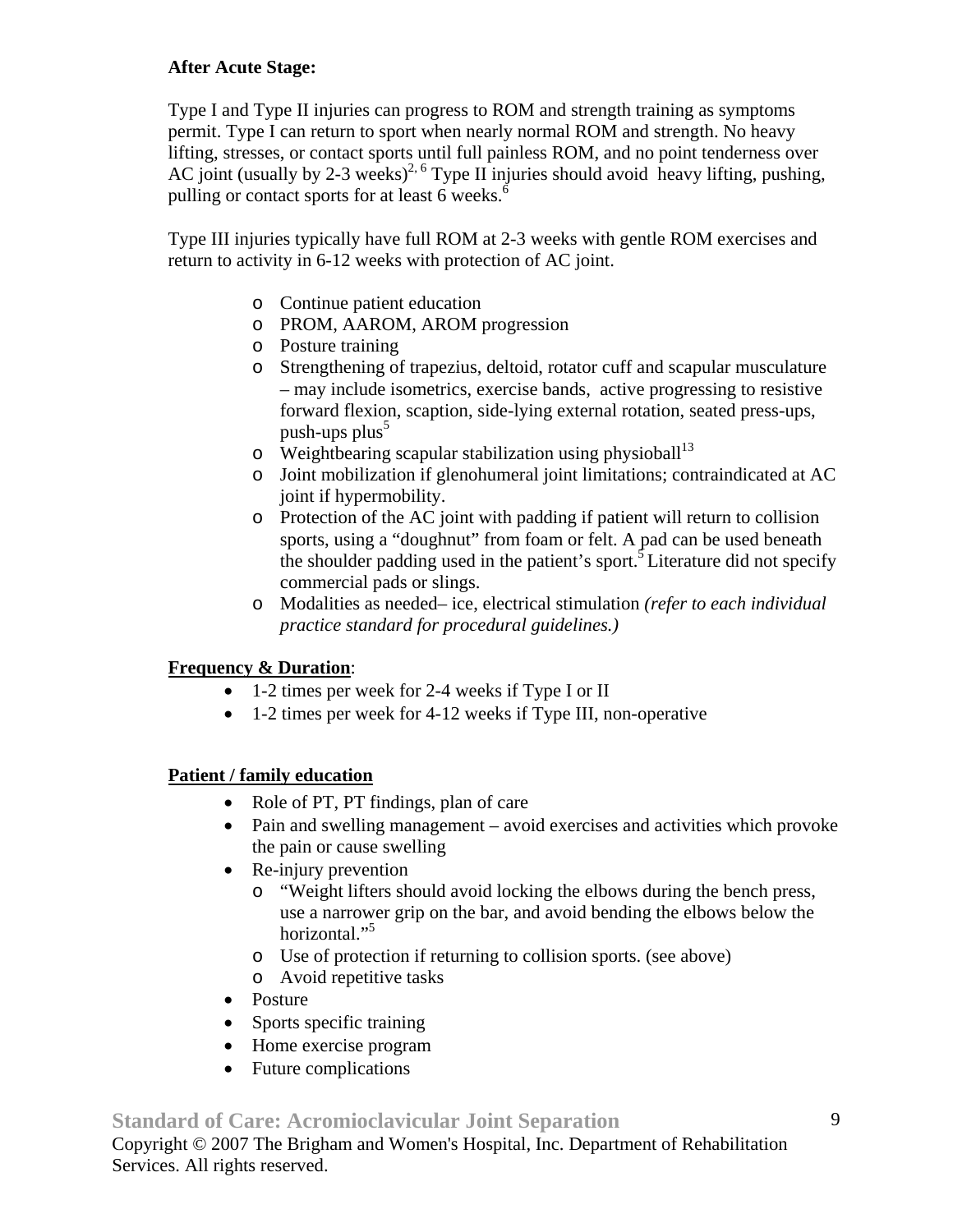- o Patient may develop arthritis as part of normal aging, (50%) or if they are weight lifters, do upper body workouts, or play sports involving shoulder strength or throwing.<sup>5</sup>
- o Patient may have a residual "bump" at AC joint.

## **Recommendations and referrals to other providers.**

- Orthopedic Surgeon
- PCP

# **Re-evaluation / assessment**

Standard Time Frame – every 30 days or less if significant change in status

Other Possible Triggers –

- Significant change in symptoms, fall, re-injury, or pain after 8-12 weeks of intervention.
- Failure to progress per established short-term goals

# **Discharge Planning**

## **Commonly expected outcomes at discharge**:

- Minimal to no pain or swelling
- Functional ROM and strength
- Independent functional mobility
- Independent home exercise program
- Return to pre-injury function, work and/or previous avocational and recreational activities

## **Transfer of Care**

Consult with referring physician if no improvement or worsening of symptoms.

## **Patient's discharge instructions**

- Continue and progress home exercise program as directed.
- Sports specific training
- Injury prevention
- Awareness of posture and positioning
- Contact clinic or physician if patient experiences increased symptoms or reinjury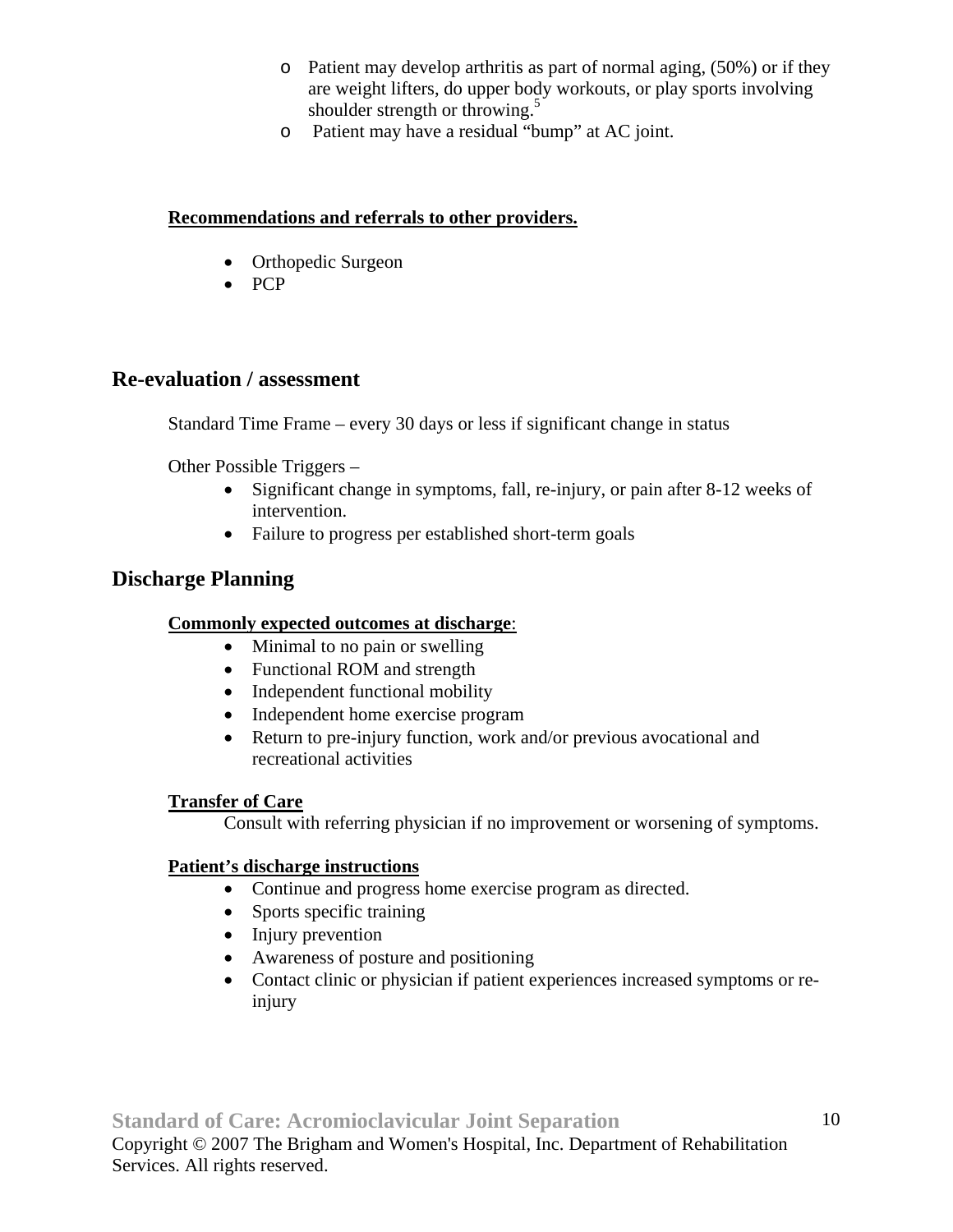Joan H. Casby, PT Lina Penikas, PT

## **Author: Reviewed by:**

November, 2007 Rebecca Stephenson, PT, DPT, MS



**Figure 1**  From: Bartleby.com edition of Gray's *Anatomy of the Human Body* http://www.bartleby.com/107/illus326.html

**Standard of Care: Acromioclavicular Joint Separation**  Copyright © 2007 The Brigham and Women's Hospital, Inc. Department of Rehabilitation Services. All rights reserved.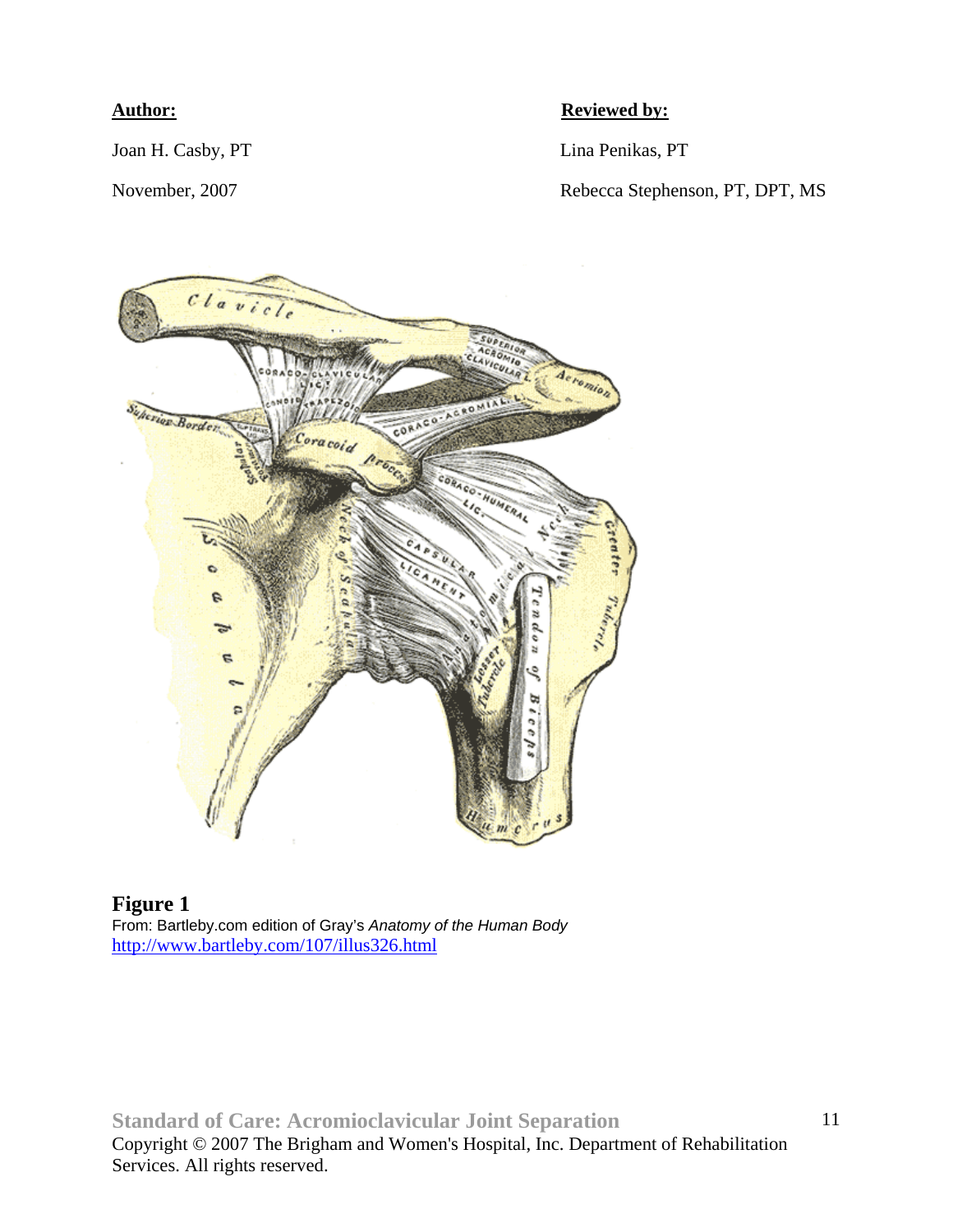# **REFERENCES**

1. Prybyla D, Owens BD, Goss TP. Acromioclavicular Joint Separations. Available at: http://www.emedicine.com/orthoped/topic462.htm. Accessed January 15, 2007.

2. Johnson RJ. *Acromioclavicular Joint Injuries*. Available at: http://www.physsportsmed.com/issues/2001/11\_01/johnson.htm. Accessed April 8, 2006.

3. Kaplan LD, Flanigan DC, Norwig J, Jost P, Bradley J. Prevalence and variance of shoulder injuries in elite collegiate football players. *Am J Sports Med*. 2005;33:1142-1146.

4. Seade LE, Bryan WJ, Bartz RL, Josey R. Acromioclavicular Joint Injury. Available at: http://www.emedicine.com/sports/fulltopic/topic3.htm. Accessed January 15, 2007.

5. Johnson RJ. What to Do About AC Joint Injuries. Available at: http://physsportsmed.com/issues/2001/11\_01/johnson\_pa.htm. Accessed April 8, 2006.

6. Cohen BS, Romeo AA, Bach Jr BR. Shoulder injuries. In: Brotzman SB, Wilk KE, eds. *Clinical Orthopaedic Rehabilitation.* 2nd ed. Mosby; 2003:125-143.

7. Magee DJ. *Orthopedic Physical Assessment.* 3rd ed. Philadelphia: W.B. Saunders; 1997.

8. Beim GM. Acromioclavicular joint injuries. *J Athl Train*. 2000;35:261-267.

9. MacDonald PB, Alexander MJ, Frejuk J, Johnson GE. Comprehensive functional analysis of shoulders following complete acromioclavicular separation. *Am J Sports Med*. 1988;16:475-480.

10. Schlegel TF, Burks RT, Marcus RL, Dunn HK. A prospective evaluation of untreated acute grade III acromioclavicular separations. *Am J Sports Med*. 2001;29:699-703.

11. Leonard MH, Capen DA. Superior entrapment of the clavicle. *Am J Sports Med*. 1983;11:96- 98.

12. Bjerneld H, Hovelius L, Thorling J. Acromio-clavicular separations treated conservatively. A 5-year follow-up study. *Acta Orthop Scand*. 1983;54:743-745.

13. Culp LB, Romani WA. Physical therapist examination, evaluation, and intervention following the surgical reconstruction of a grade III acromioclavicular joint separation. *Phys Ther*. 2006;86:857-869.

**Standard of Care: Acromioclavicular Joint Separation**  Copyright © 2007 The Brigham and Women's Hospital, Inc. Department of Rehabilitation Services. All rights reserved. 12